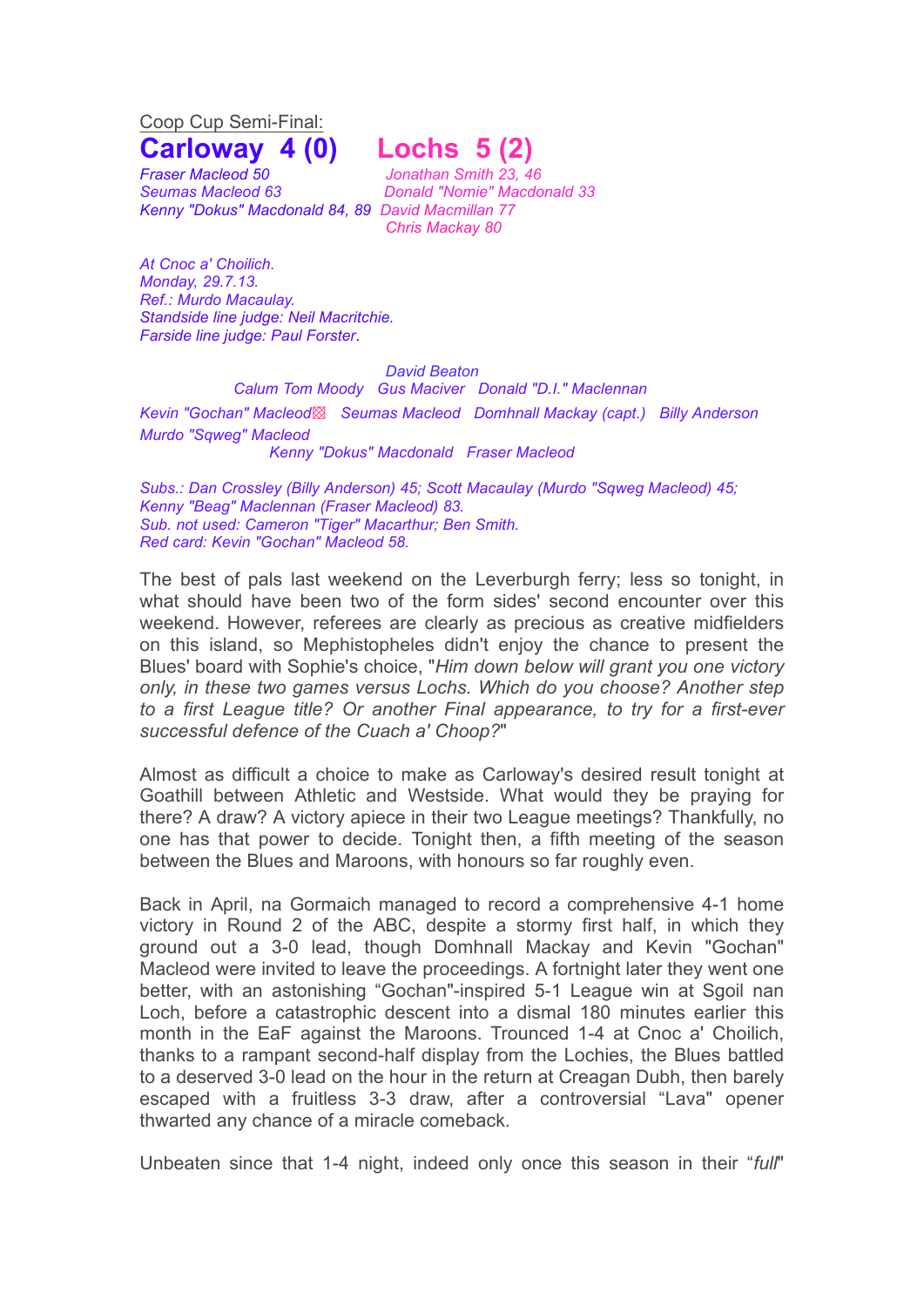sense (the 2-3 loss to Avoch in the HAC 3), Carloway were seeking a fifth straight isles "*full*" Cup success, with only Kevin "Barra" MacNeil injured, though Scott Macaulay and Dan Crossley carried persistent knee problems which relegated them to the bull-pen with Kenny "Beag" Maclennan, Cameron "Tiger" MacArthur, and Ben Smith. Hence, "Gochan" started right midfield, with Macleod/Mackay/Anderson/"Sqweg" all taking a step left; the rest continued as was, intent on continuing the form manifested in last Monday night's titanic win at Goathill.

An equally in-form Lochs squad lined up: Cameron Houston faced them in goal; the two Peter Mackenzies were stationed in front of him, and an intimidating midfield line featured Lewis's greatest, Andy Murray, the dreaded Donald "Nomie" Macdonald, and perennial hate-figure, David Macmillan; a troublesome front duo began wide: on the right, ball-of-fire, Jonathan Smith, and the elegant Angie Campbell left.

Unfortunately, the opening half didn't quite live up to its billing of, "*Clash of the Titans*". A broken opening 20 minutes saw neither side establish a control or rhythm on play, though the men from Leurbost had more success at setting a pace, holding possession, and gaining territory. On 8 minutes Murray was played down the left and Beaton had to dive back smartly at the near post, as his low cross, 16 metres from the bye-line, took a nasty deflection off Macleod's heel. On 14 minutes a Mackay through ball in the centre was won by Seumas Macleod outside the Lochs' box, on the right, and he travelled square along the line, before disappointing with a low strike into the grass straight to Houston. A minute later "Dokus" broke left from central midfield, carried 10 metres, and then his low, hard centre set up Macleod once more, in the centre, 20 metres out, but his snap strike went up like a balloon.

However, the Maroons' pace and smoother movement were inexorably edging the midfield battle, as Smith and Campbell pulled "D.I." and Moody respectively in, out, and wide, leaving Maciver unsure to cover or hold, mindful of the swirling unpredictability of "Nomie", from whom Thomas Müller learned the exact technique of *Raumdeuter*. Macleod was increasingly dragged off-line as back-up, and Mackay struggled to block playmaker, Macmillan, leaving Murray as *trequartista*, mainly right, to set up the bullets for Smith, mainly, to fire. Anderson and "Sqweg" were lost in the pace, and Fraser Macleod therefore was as lonely as Napoleon on Elba.

The first concerted move of the game, on 23 minutes, realised the opener, with Campbell released into the Blues' half on the left, checking midway, then sending a glorious early diagonal across the near-side retreating line to Smith off his marker on the right, to bring it down expertly with his left, then in one movement *à la* Bergkamp, crack a beauty wide to the helpless Beaton's right from 20 metres (**0-1**).

Na Gormaich were struggling to find a method to counter this offensive. Four minutes later a corner on Beaton's left had to be punched by him under pressure, high and clear to his right, only to be met by a Lochs' head just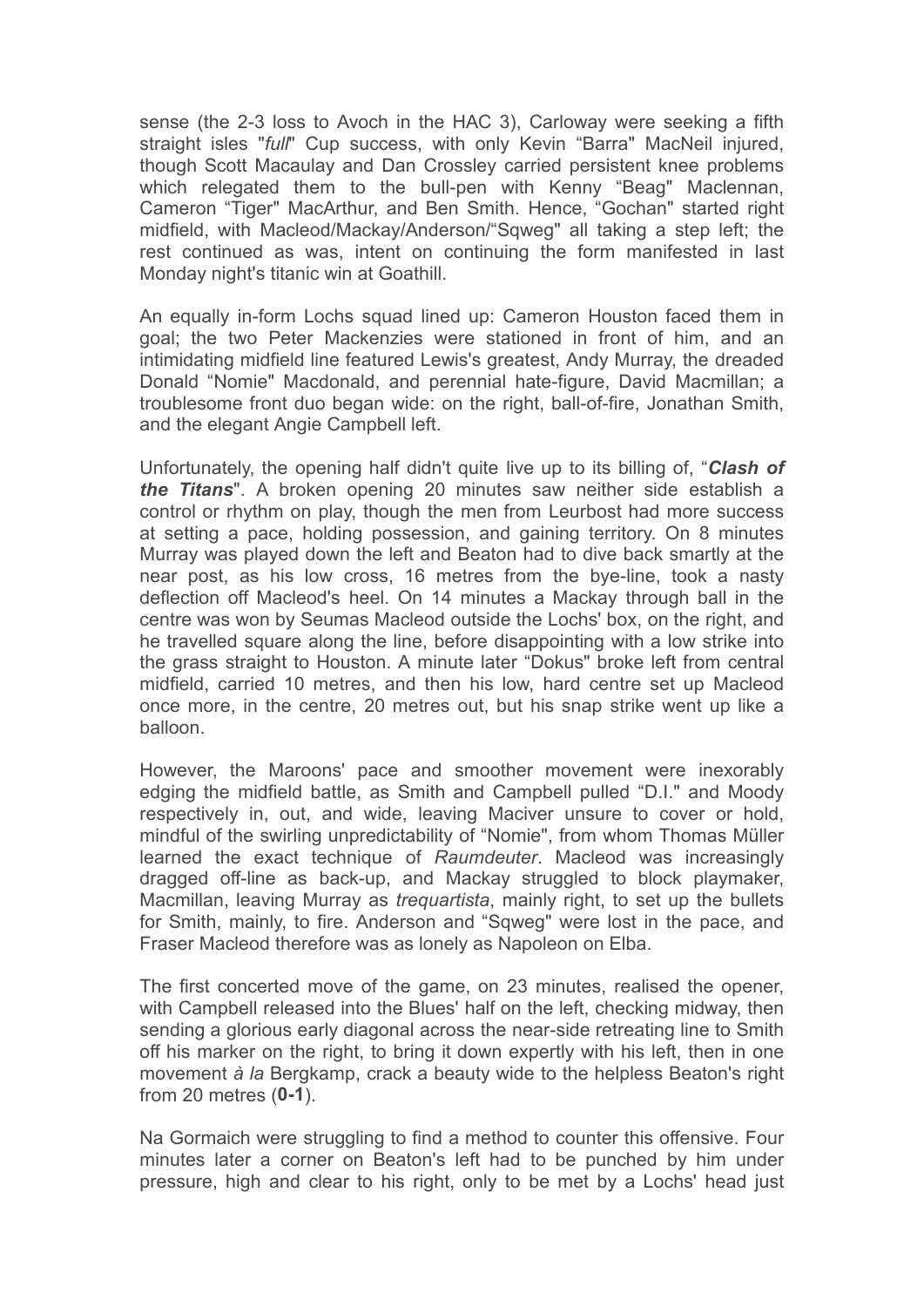inside the box and to loop back over the keeper, where Moody leapt high to head clear under his right bar/post. On 33 minutes Murray was once more free on the left and a hard, low cross came square through a crowded box to be met by "Nomie", 16 metres out in front of goal. He raced diagonal left, and as Beaton dashed at his feet, tricked his way round him leftwards, then cut the ball back in from 10 metres before arriving defenders could intervene (**0- 2**).

The game was in danger of spinning away from a wobbling Blues, as three minutes later, a free-kick out of the centre within the Lochs' half, broke out to Campbell on the edge of the Carloway box. His shot was blocked left and "Nomie's" right-foot drive cleared Beaton's left-hand bar by a foot.

On 41 minutes the Blues finally threatened, as Anderson cleared "Dokus" through on Houston's right but as he advanced, Mackenzie produced a astounding block and clearance, 10 metres from goal.

## **Half-Time: Carloway 0 Lochs 2**

At the interval the Home dressing room was unlikely to be the jolliest place on the planet. A recognition by the management that it was the midfield that was not fit for purpose was soon apparent, as Anderson and "Sqweg" enjoyed an early shower, and Macaulay and Crossley were handed the responsibility of kick-starting the machine. Whether they would have worked some magic or not was unrealised by an immediate set-back. Lochs' first attack broke down on the left, 18 metres from the bye-line, and as Moody tried to play the ball clear, he was blocked, the ball played behind him and Campbell broke forward to send the early cross to frustrate Maciver, racing to cover, and "D.I.", already moving forward and left. Smith charged forward unchallenged, into a space the size of Texas, 12 metres out in front of goal, to ram the ball home inside Beaton's right-hand post (**0-3**).

However, before Carloway heads could droop, four minutes later an unexpected gift dropped from the heavens, courtesy of a "Dokus" free-kick, midway within the Lochs' half, 4 metres from the touch-line. A block outwards dropped to Seumas Macleod, leftish and 12 metres from goal; his turn and shot rebounded square along the wall rightwards to the lurking "Fraz Mac", and he obeyed his nature to bang the ball home (**1-3**).

Suddenly the Blues came to life: immediately Fraser Macleod was free on the right, and from the corner flag his high cross was met at the far post by the head of Moody at full stretch, broke out and was blocked; a second drive was blocked, then the ball cleared. On 55 minutes "Fraz Mac" chased the ball at speed down the left, and another high cross, 12 metres from the bye-line, came diagonally outwards to "Dokus" to win by the far post, 16 metres out, but Houston blocked his low attempt to his left superbly, then did even better to force "Gochan's" attempt on the loose ball away for a corner.

Three minutes later, nevertheless, Lady Fortune really turned her back on Carloway: a heavy challenge between "Gochan" and Macmillan midway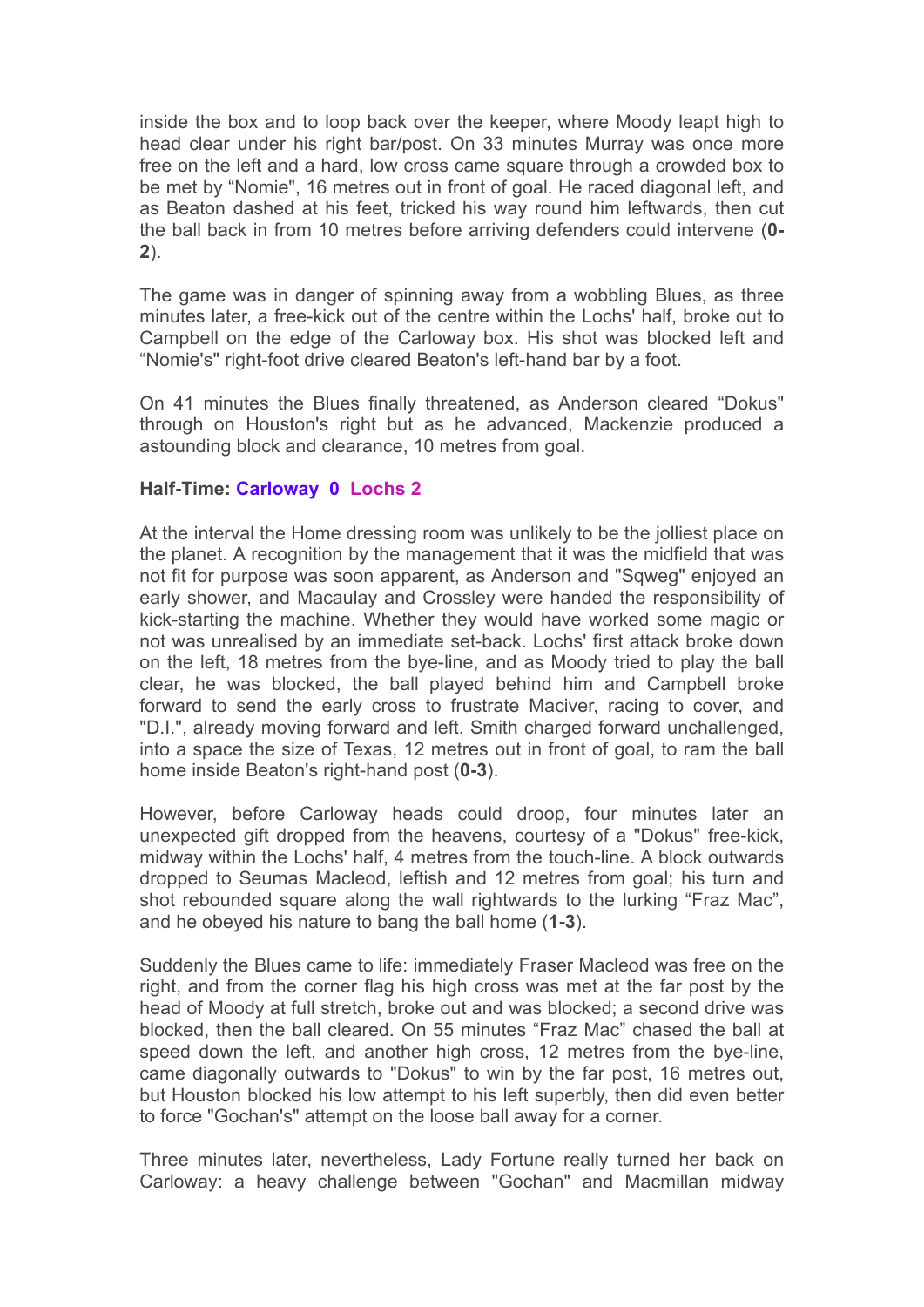within the Lochs' half, on their left touchline, demonstrated clearly each's commitment to the cause. At first it appeared both would be yellow-carded; however, Macmillan was sent away, and "Gochan" engaged in a long chat. Predictably, the card was red, not yellow.

Well, that was that, it seemed. Yet, amazingly, a fired-up Carloway didn't die: on 63 minutes a trademark charge on the left by the irrepressible Maciver ended with a high diagonal into the box being back-headed by Seumas Macleod, amidst a crowded box, high into the net from 12 metres (**2-3**).

The next 15 minutes witnessed na Gormaich, smarting under a cloak of "*wrongedness*", edge the contest, mainly through effort and commitment. On 66 minutes a "Dokus" piledriver from 22 metres was handled safely by Houston. Four minutes later a Crossley run through the centre took him past three defenders and into the left of the box before firing a low right-footer just outside Houston's right-hand post.

However, the tank was running low and soon force of numbers told on tiring limbs as an experienced Lochs utilized that extra man to play the ball around intelligently, forcing the Blues to run and run. On 77 minutes the extra man was obvious as a Lochs move down the left and into the Carloway half was played into the centre, man-to-man, and on to Macmillan, slightly behind the line and the extra man in space, to move right, come forward, then unleash a right-foot thunderbolt from 22 metres high into Beaton's right-hand corner (**2- 4**).

A minute later a Crossley corner on Houston's right was met by Mackay towards the near post, 12 metres out, but his header slipped wide of the far post. On 80 minutes, the curtain finally came down for na Gormaich when an inviting free-kick wide on the right, midway within the Carloway half, was met by Chris Mackay, leading a line of maroon attackers ghosting behind the defensive line, to head home strongly, directly in front of goal, from 10 metres (**2-5**).

Incredibly, it wasn't quite over; four minutes later a Carloway surge down the right and into the Lochs' half saw a bustling Macaulay lay forward and out for Seumas Macleod to send a lovely curler forward and into the Leurbost penalty area. "Dokus" materialized from nowhere to win it as it travelled beyond the defence, dummy round Houston to the keeper's left, and side-foot home into the unguarded net from 8 metres (**3-5**). Jimmy Greaves couldn't have done it more coolly!

Pride seemed to be spurring the Blues on in the final minutes. On 87 minutes another Crossley run into the left of the Lochs' half allowed him to send in a lob-shot from the left corner of the box which Houston had to scramble across and back to touch round the far post. Right at the death Mackay won the ball in the centre circle and supplied the breaking Kenny "Beag", moving into the right of the Lochs' half. Another glorious curler into the Maroons' box saw a repeat of the third goal, as the spinning ball seemed to fox the retreating defenders and the rushing goalie alike and continue on to the lurking "Dokus"